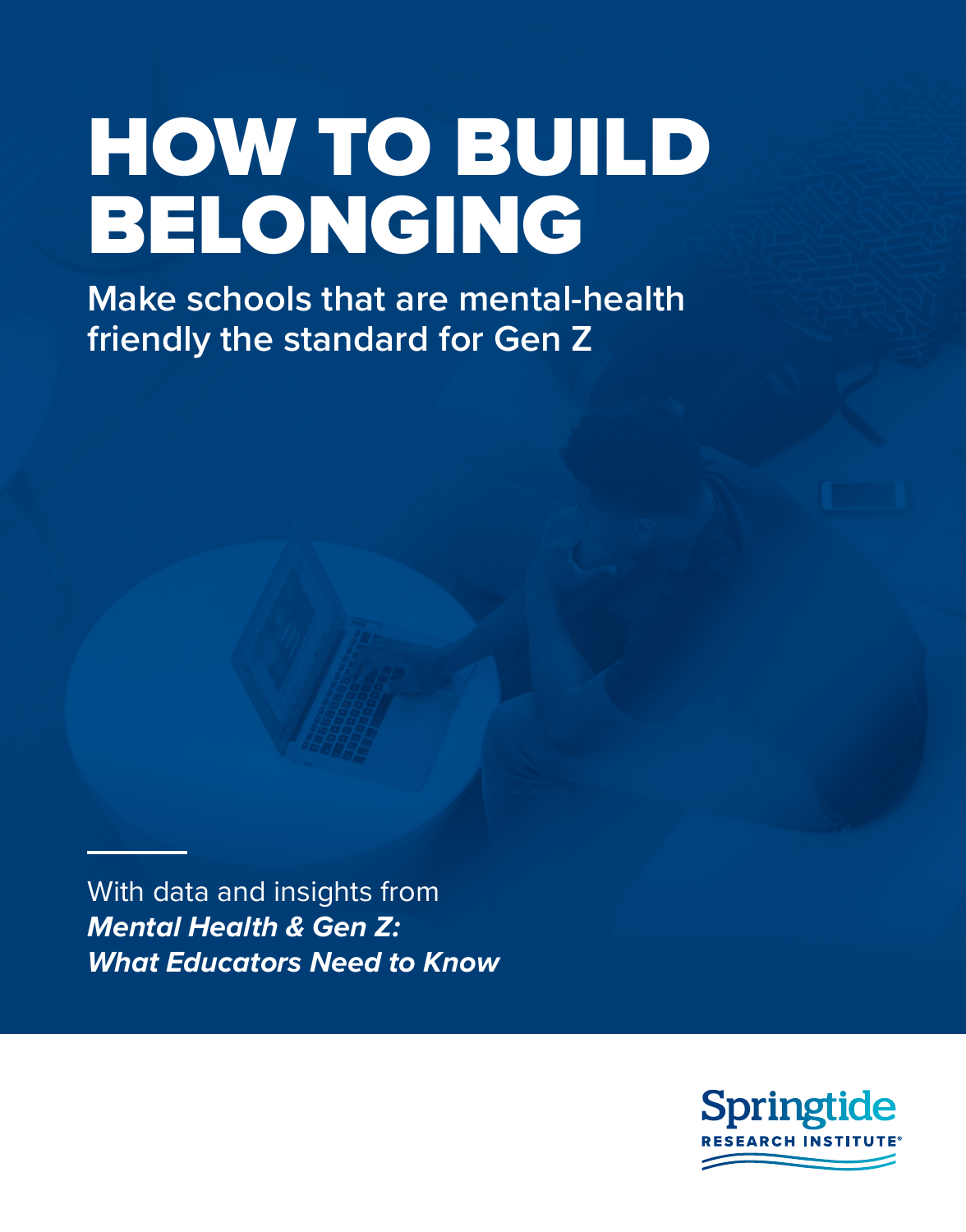# HOW TO BUILD BELONGING **Make schools that are mental-health friendly the standard for Gen Z**

The mental-health crisis among young people has reached epidemic proportions. The American Academy of Pediatrics, the Children's Hospital Association, and the American Academy of Child and Adolescent Psychiatry recently declared this crisis a national emergency. Widely available data confirm high rates of depression, anxiety, violence, and suicide among young people.

The national conversation about mental health is right in shifting away from the individual and the psychological—that is, what can one person be doing differently to improve their own mental health—and beginning to reframe the issue as a collective concern: What can schools and other organizations be doing to better support the mental health of young people?

Springtide's research makes it clear: **Schools that create connection, foster alignment between tools and expectations, and help young people discover a sense of purpose are highly likely to succeed at promoting the mental health and flourishing of young people.** This article previews just a small sample of our data and insights related to the first category—connection—but there's more to be found about all three in the full report.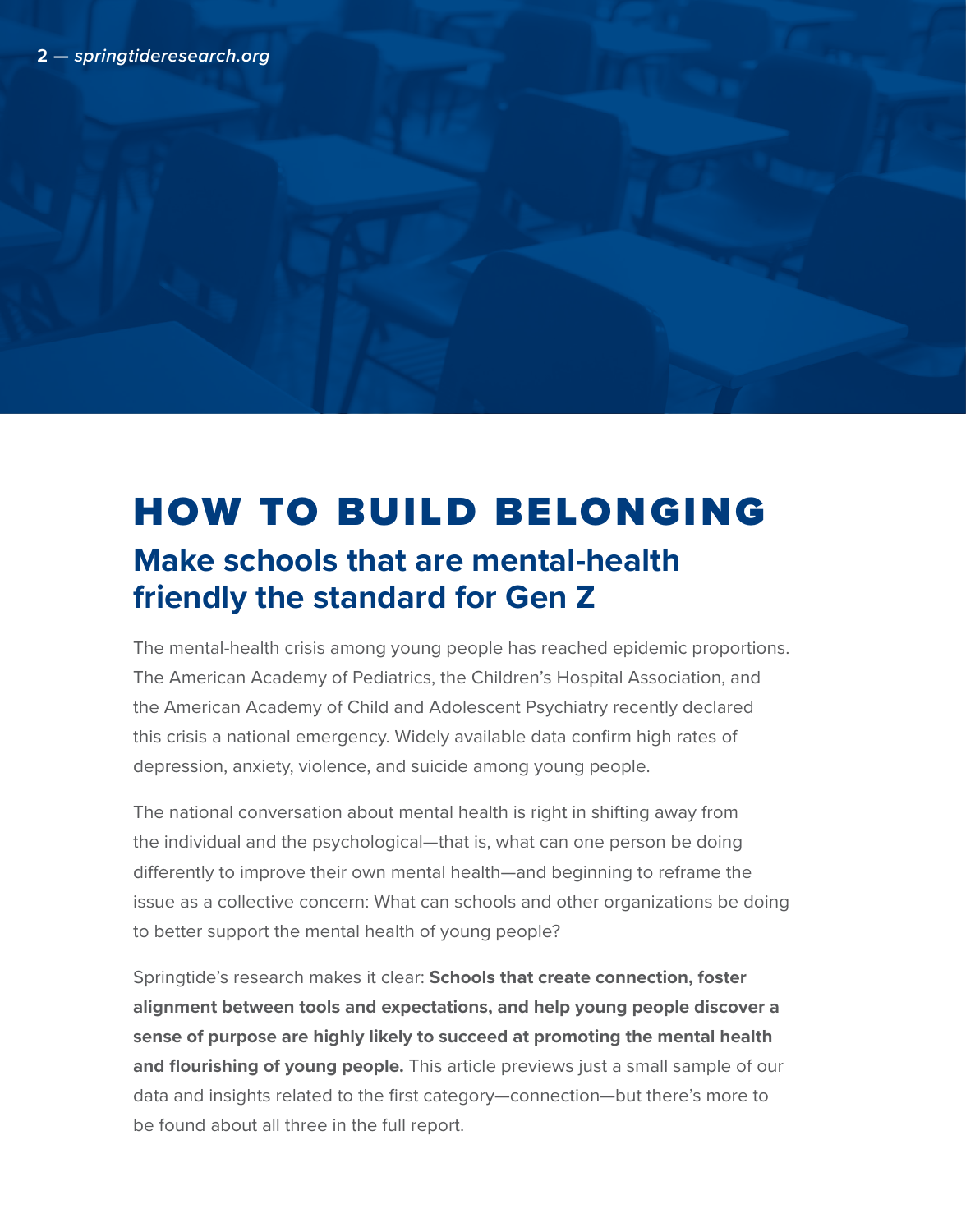# **What is connection?**

Connection describes the depth, number, and type of relationships a person has. Young people can be connected to one another, their families, friends, nonfamily adults, and even larger communities or groups. Schools are natural hubs of potential belonging, in both the large community of a whole school and the individual subcommunities that make it up. In this way, young people have the opportunity to forge relationships that can meet a variety of needs: numerous acquaintances with a few close connections, friendships or mentorships based on shared interests, and an overall sense of being connected to a whole "body" of other students, faculty, and staff. Because connection is not just about *gathering*, all these types of relationships are important within the school context.

## **Why does connection matter for mental health?**

Young people who have more, and more significant, connections are less likely to suffer from mental illness. To say it another way, young people are more likely to report mental wellness and flourishing if they have relationships with friends, family members, and others. Sociologists sometimes refer to this sense of connection as social integration. The social sciences have demonstrated, in the words of sociologist Allan V. Horwitz, that "people with more frequent contacts with family, friends, and neighbors and who are involved with voluntary organizations such as churches, civic organizations, and clubs report better mental health than those who are more isolated."

**Young people who have more, and more significant, connections are less likely to suffer from mental illness.**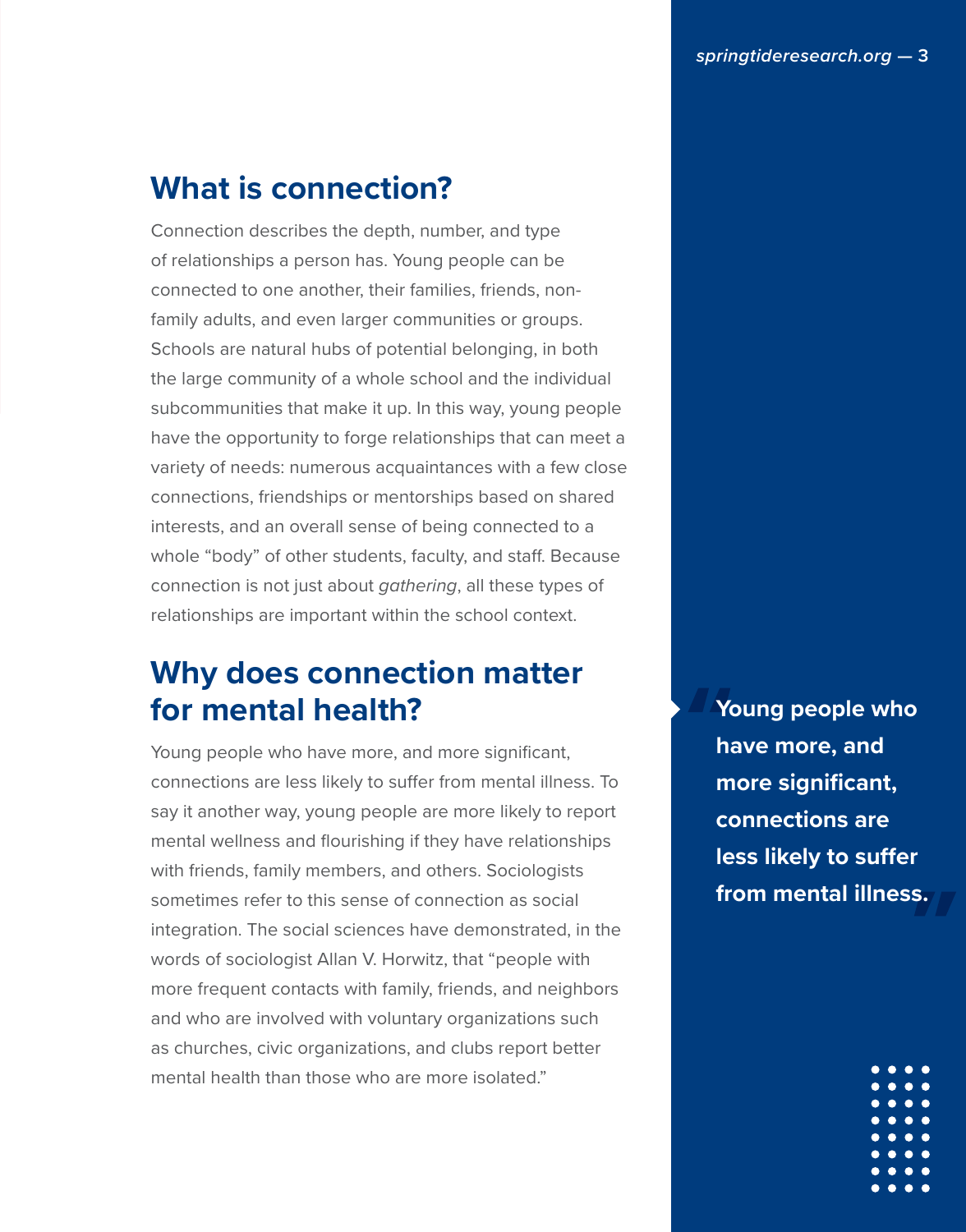While we don't underestimate the critical role of administrators and other educational leaders, the touchpoint that teachers have in the lives of students cannot be overstated when it comes to connection. Still, *any* trusted adult at school can make a difference:

28% **of people who say they do have at least one trusted adult at school also say they feel like they belong at school and people know who they are.**

Only 15% **of those who say they**  *do not* **have at least one trusted adult say they feel like they belong at school and people know who they are.**

Even without scientific studies, many people understand the importance of social connections for mental health. Natalia, a 22-year-old young woman interviewed for this report, captured what many of her peers indicated in both surveys and interviews about the importance of deep connection: "Community gives you the sense of not being so alone [even] in times that it apparently looks alone, like [when] there's no one around or my parents aren't here. In that aspect, [my community] reminds me that I belong somewhere with these people who understand me and have seen me grow up." She describes how feeling that she *belongs* to a group or community, even when she is alone, yields a positive experience of support for her.

# **Create a culture that is mental-health friendly for Gen Z . . . from the ground up.**

Young people need schools, homes, workplaces, and religious settings focused on encouraging mental health, not just responding to mental illness or crisis. Through our ongoing research on mental health, we'll show you how.











*Educators Faith Leaders Parents Employers*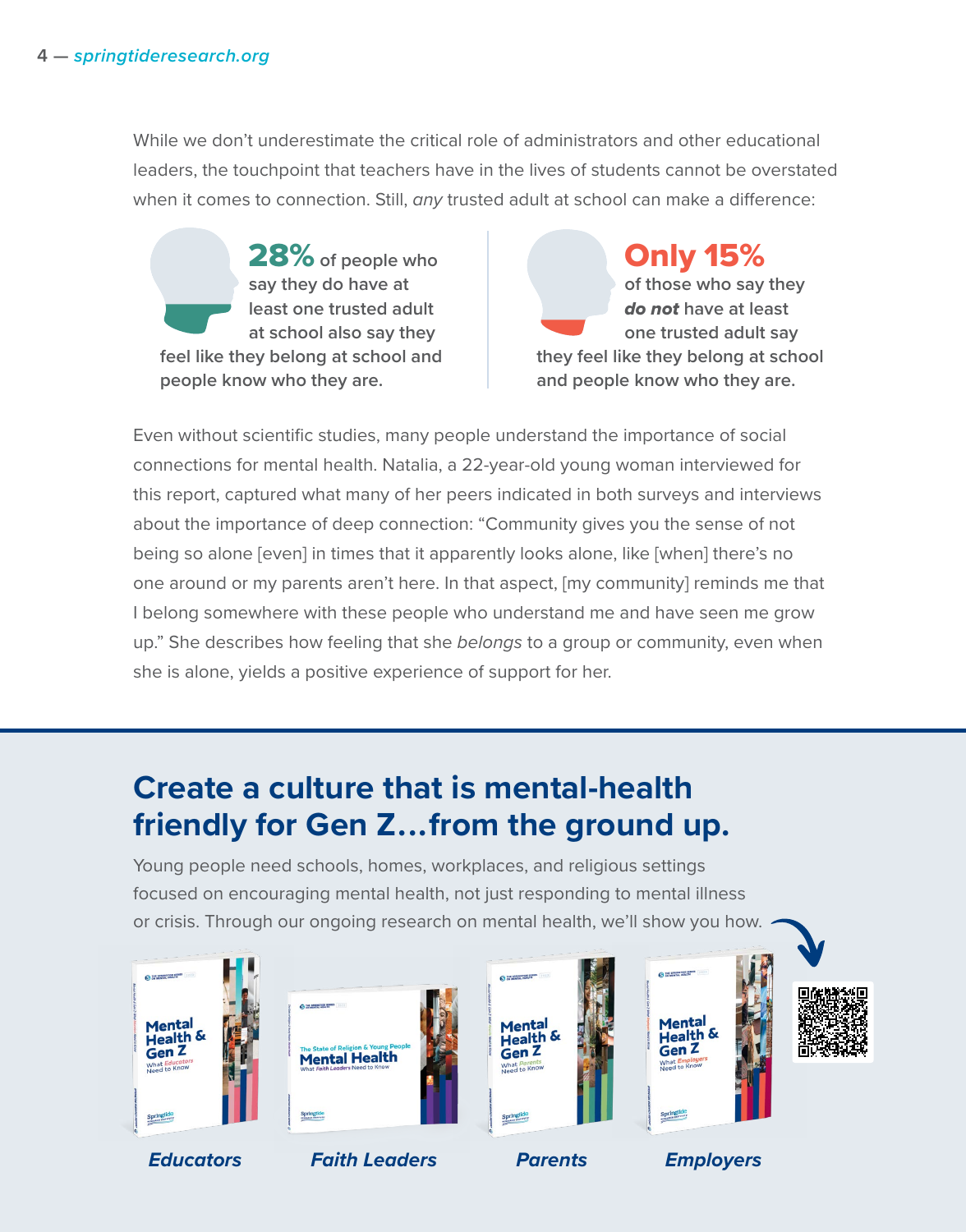Springtide has long had an interest in how Gen Z experiences belonging. Our data show that 62% of young people with *no trusted adults* agree with the statement "I feel completely alone," and only 9% of young people with five or more trusted adults in their lives agree with the same statement. In other words, trusted adults are a critical piece for helping young people experience belonging.

Facilitating connection for young people in schools is one of the first steps to becoming an organization that is mental-health friendly. How can educational leaders foster connections that help young people feel they belong?

#### **How to Create Belonging**

Young people's experiences of belonging must be cultivated by trusted adults. And belonging deepens through an identifiable process. In 2020, Springtide released a report titled *Belonging: Reconnecting America's Loneliest Generation*, which demonstrated a pattern in the stories of young people as they moved from initial joining to experiences of belonging. Three distinct feelings kept surfacing as they talked: feeling noticed, being named, and feeling known. This pattern also surfaced in the interviews we conducted for this report. We refer to this pattern of moving from *noticed* to *named* to *known* as the **Belongingness Process**.

Young people initially enter relationships, groups, and organizations because of certain commonalities—shared interests, values, beliefs, practices, vocations, or professions. But they stay in those relationships when they feel like they belong.

Schools appear ripe with potential for connections—connections among peers and with teachers, mentors, coaches, and more. However, most students aren't connected in ways that matter for mental well-being. Only 20% of students tell us they feel they belong at their school and feel people know who they are. Almost twothirds (63%) say they don't even *sometimes* feel like they belong or feel known. So, while a sense of connection in schools is often possible, it doesn't always happen.



Almost two-thirds (63%) say **they don't even sometimes feel like they belong or feel known**.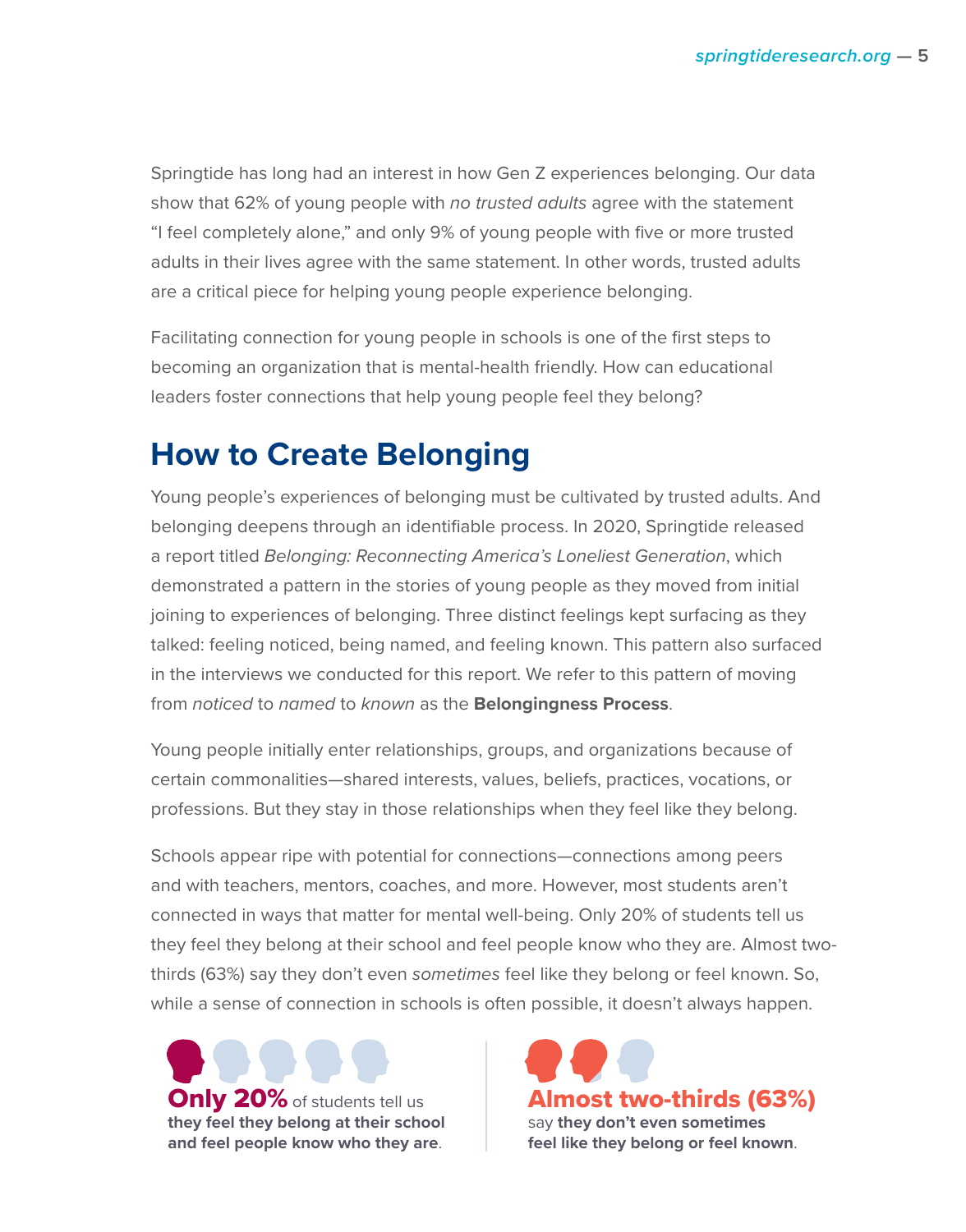# **The Belongingness Process**

Springtide's Belongingness Process identifies three steps or building blocks for creating belonging for young people. And this experience of belonging—of deep and varied connections within a community—is critical for their mental health at school. For each step, trusted adults can take obvious actions. Schools often do well with these critical building blocks, but there are opportunities to dig deeper into each of these dimensions as well, to increase belonging in educational settings. **PROCESS** 



## LEVEL 1: (I am) Noticed

The perception of being noticed by another—being seen or acknowledged, even in the most straightforward ways—is the initial step toward a sense of belonging. It is here that young people describe the power of being invited into relationship and having others become interested in them. Consider this comment from a young person we interviewed when conducting our initial research for *Belonging*: "The dominant experience of young people when it comes to interacting with adults is of being dismissed. I just don't expect them to pay attention to me." The simple act of seeing generates an initial sense of belongingness for a young person, which creates a foundation for deeper relationships.

We asked young people to tell us whether they experience being *noticed* at school. The majority of young people do feel they are acknowledged by adults or peers on a daily basis while at school.



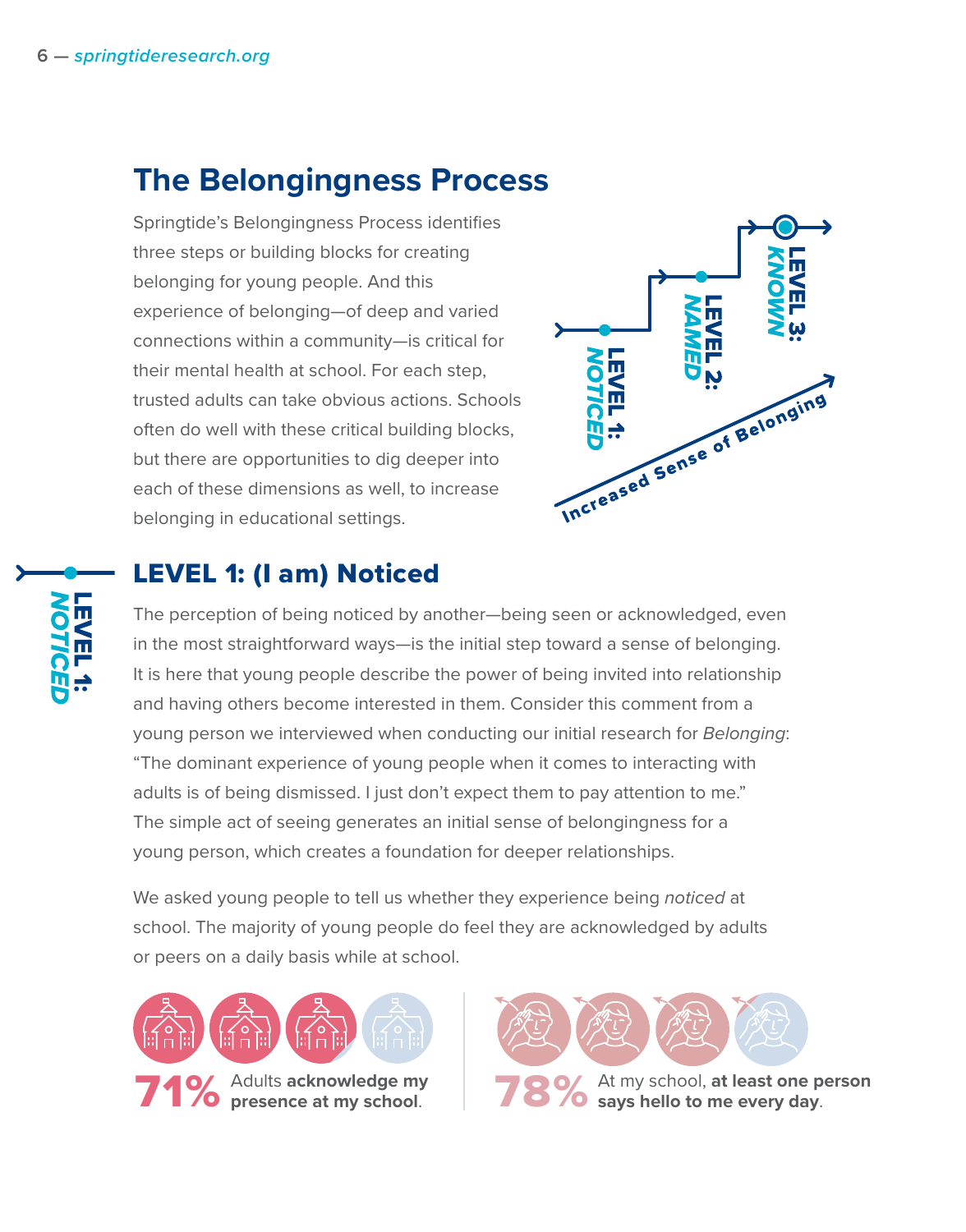While most students agree that they don't feel they need to hide who they are at school (63%) or confirm that they don't feel anonymous or invisible at school (61%), the margins for those who don't agree are significant. This opportunity to "notice" students at a deeper level, to see the students who are marginalized and make a special effort to connect with them, is critical for building a community of belonging.





#### *Tide-Turning Tip*

**Help facilitate peer-to-peer connections.** When it comes to conversations about mental health, young people naturally turn to one another. Therefore, the more peer connections they have, the better. You can facilitate these connections by providing opportunities for students to build community. And you can help young people *help one another* not only with more connections but with more skills.

Consider extending mental-health first-aid and awareness training to students so they can be better equipped to help their friends and, importantly, so they know when to bring a concern to a trusted adult. **Sports teams, dorm communities, music groups, book clubs—all these types of communities can be strengthened with more opportunities to connect** *outside* **the primary activity** (that is, by hosting retreats or dining nights together), and with more opportunities to learn how to care for one another well.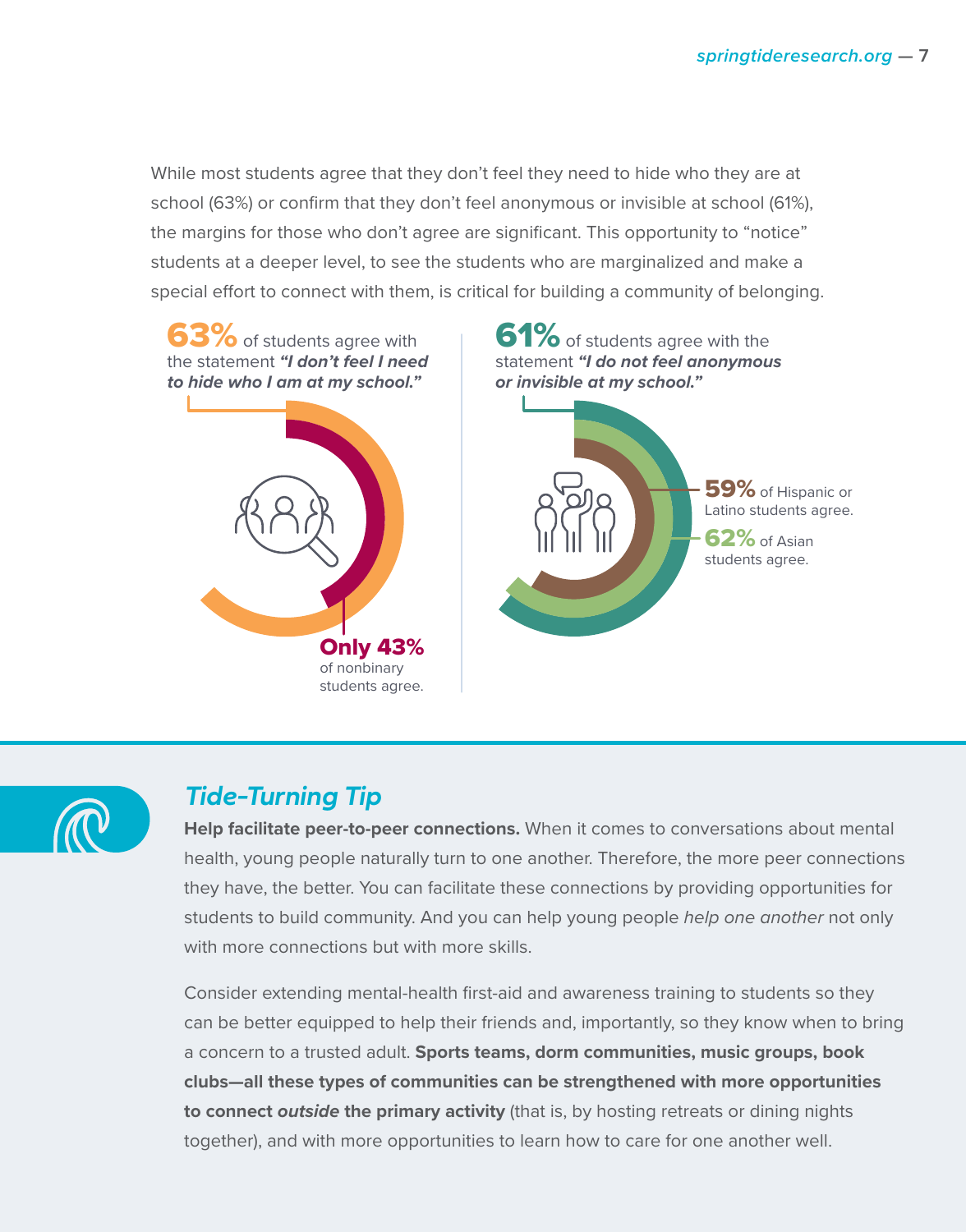

#### LEVEL 2: (I am) Named

The use of a person's name or correct pronoun triggers an immediate connection. It demonstrates a commitment to their participation in the classroom or school; it builds on *noticing* and makes a young person feel a deeper sense of being connected. Psychologists and linguists confirm that naming someone elevates them in importance and status. In many ways, our name forms and shapes our identity, and using someone's name confirms that you are in a relationship with them.

We asked young people whether they experience being *named* at school. Schools are doing well helping young people, in general, experience being named. About three out of four students say that adults at their school remember their name and greet them by it (or another personal way) at school.



 $77\%$  Adults at my school remember my name.

3% Adults greet me by name or in some other personal way at my school.



#### *Tide-Turning Tip*

**Use students' preferred names and make a point of pronouncing them correctly from day one.** Educators know the importance of learning their students' names, which is often a priority in those first few weeks of a new class. We'd like to encourage you to learn your students' names before they step foot in your classroom. Make a point of asking all students their preferred name and personal pronouns as a part of school registration, and make sure these names are on all school rosters so that from the first day of school all students can be literally named. Likewise, before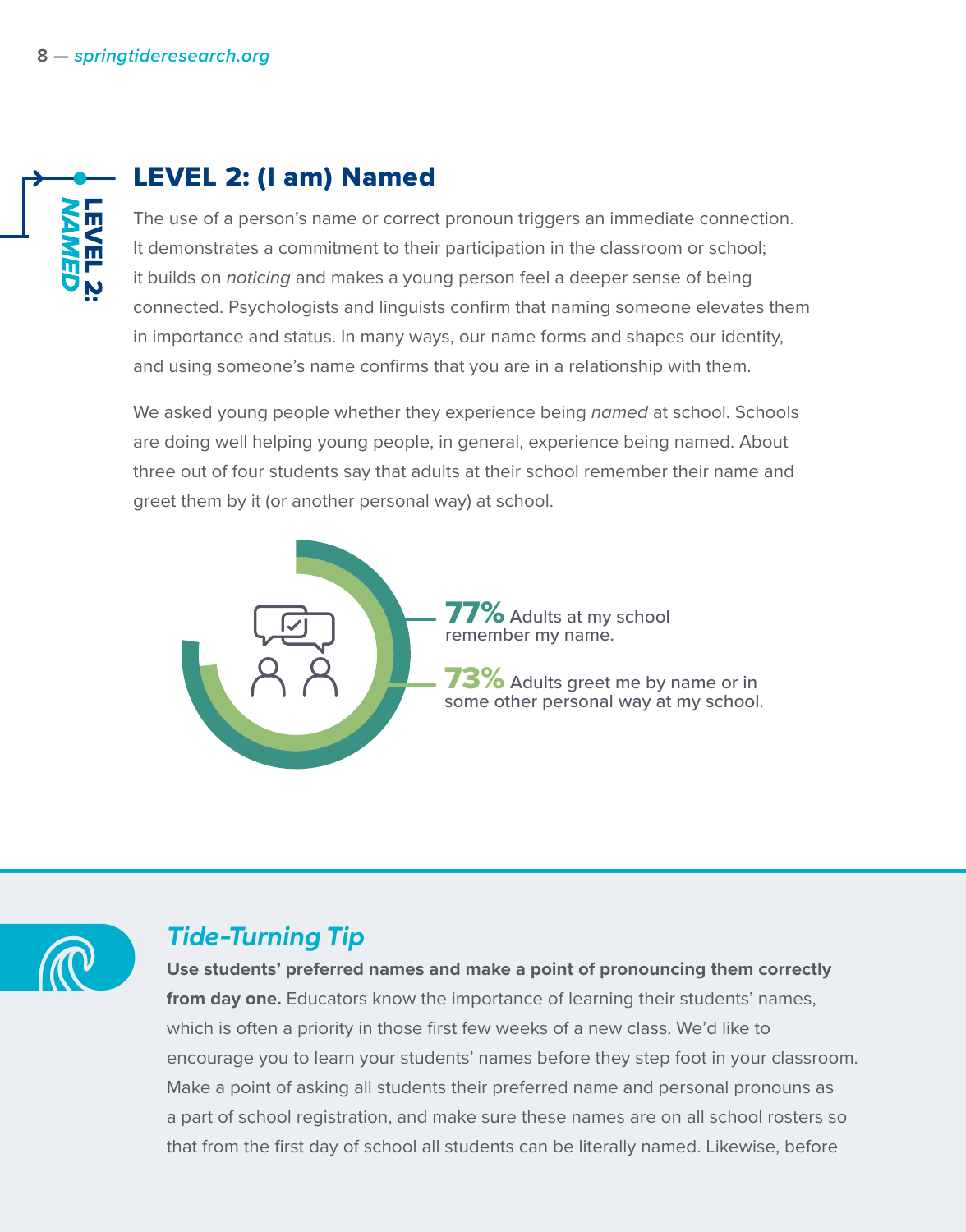But to be named extends beyond identifying someone correctly. Naming someone also refers to the relational aspect mentioned above. Educators can strengthen the good work they are already doing in this area. Only about half (56%) of young people agree with the statement "Adults at my school miss me when I have not been in school for some reason." When we look at young people who feel otherwise—young people who *disagree* that adults at their school miss their presence when they are absent—it's middle schoolers and public college students who are most likely to feel anonymous.

Young people who disagree or strongly disagree with the statement below: **"Adults at my school miss me when I have not been in school for some reason."** 



Because our samples of each population are small, they are indicative—though not conclusive—about which students might feel they are "unnamed" in the context of school.

taking attendance, be sure you know how to pronounce each student's name correctly. Properly greeting each student starts that very basic connection of saying that you care. If teaching a large lecture where learning everyone's name isn't possible, consider ways to help students learn *one another's* names early on in the semester with opening questions that prompt conversation between and among different students.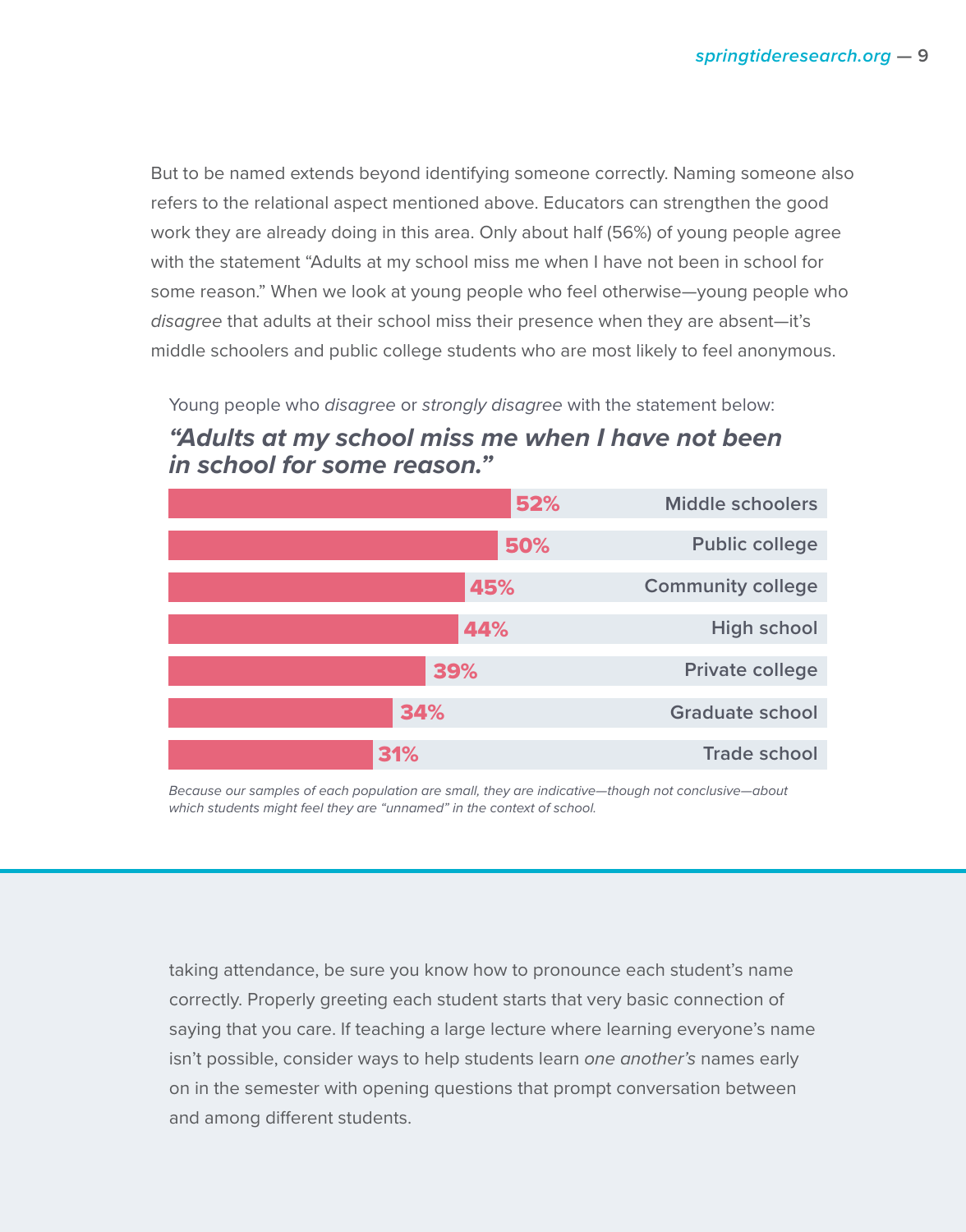

#### LEVEL 3: (I am) Known

Belongingness reaches a new level when a person feels known. **This depth of belongingness, this sense of feeling** *known***, builds on being noticed and named but adds the all-important dimension of unreserved acceptance.** Freed from the fear of rejection, young people feel safe having open, honest conversations. They are more likely to share hopes, anxieties, challenges, and joys alike. In essence, they experience trust within that relationship. This kind of acceptance has immeasurable significance as an antidote for loneliness, isolation, and stress. Accepting young people without judgment is an essential condition for deep belongingness.

We asked young people whether they experience being *known* at school. Once again, the data capturing student perspectives in general show that schools are doing a good job encouraging safety and not being judgmental, thus creating an environment of belonging. Nearly 70% of students surveyed agreed that they feel safe with most adults at their schools and that those adults are openly supportive as well as curious without being judgmental.

Importantly, just as we see with nonbinary young people in the statistic on the next page, this *general* sense of safety within relationships at school does not always translate to the possibility of real depth or trust. As noted in our key findings on page 18, only 18% of students tell us they "feel safe enough to talk about what really matters to me" at school. For Black or African American students, this figure drops to 11%.



#### *Tide-Turning Tip*

**Look for outliers.** Consider students who are likely to *not* feel they are a part of your school community—transfer students, students who do not have resources to participate in extracurricular activities, students whose families cannot easily access communications provided by the school because of language barriers or technological gaps, students with external interests not recognized by the school, and so on. **Assess what you do to help these students, and what you don't do.** How might you help them? To help generate some ideas, Springtide has created a free 6-week email series, *The Belongingness Challenge,* that sends a weekly prompt to help you integrate practices of belonging into your everyday work with young people.

**If you are interested, learn more and sign up here.**

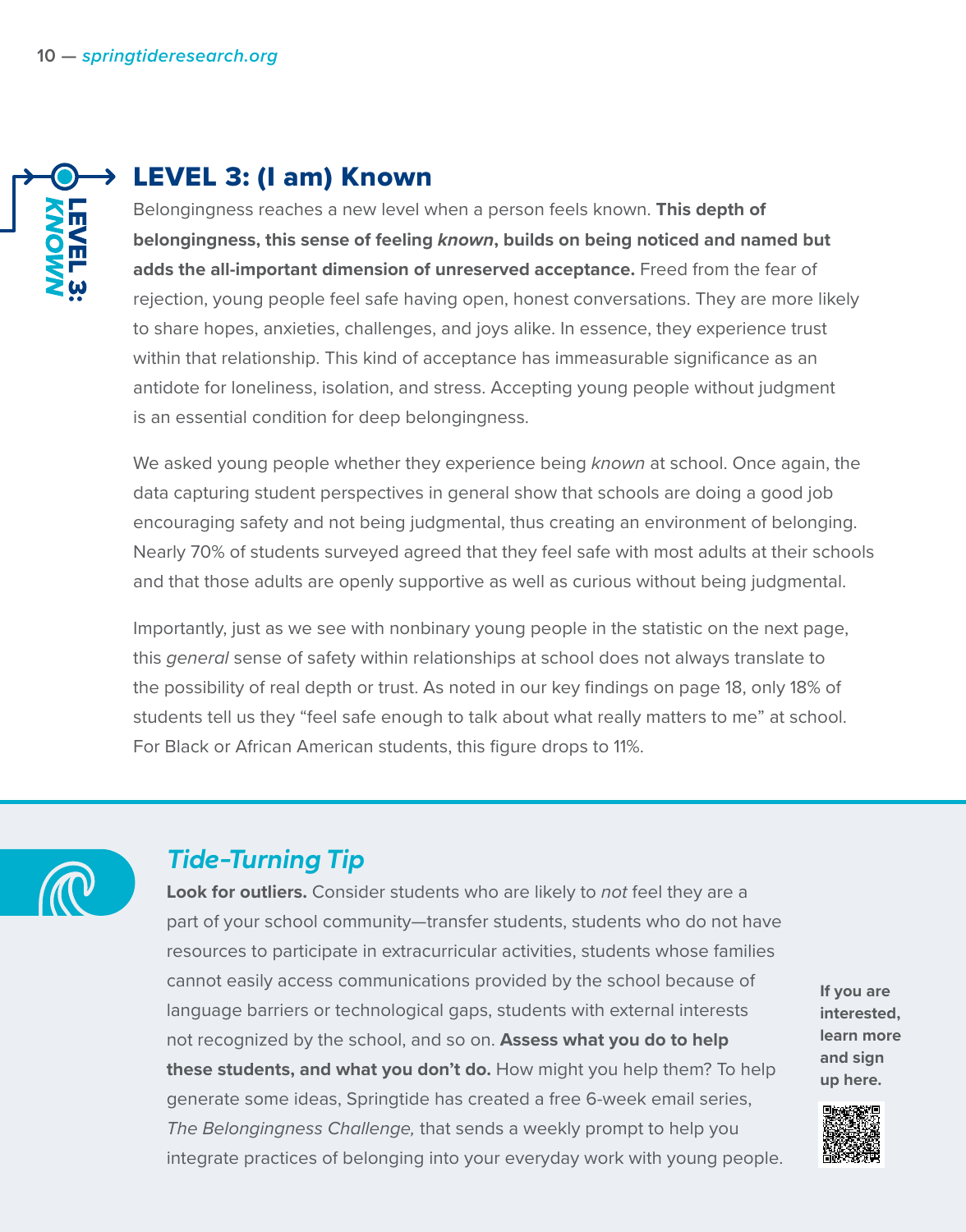



 $\bullet\bullet\bullet$ 



*This guide is an excerpt from Springtide Research Institute's latest report,* Mental Health & Gen Z: What Educators Need to Know*. You can find the full report, as well as the corresponding discussion guide and conversation starter,* Diving into Mental Health & Gen Z – What Educators Need to Know*, at our Springtide website.*

**Get FREE shipping on this report and guide using promo code EDUCATORS.**